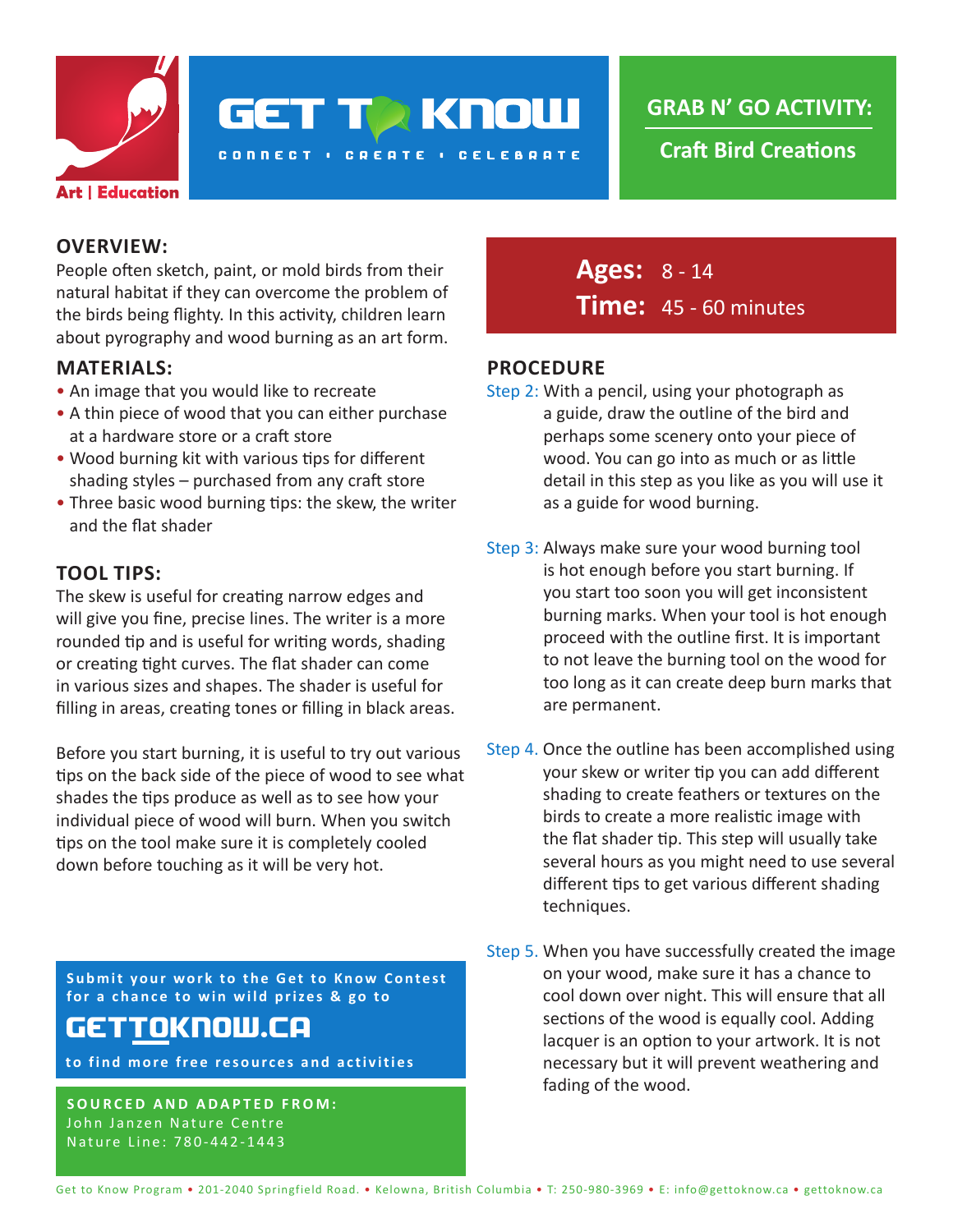

**GET TO KNOW** 

**CONNECT : CREATE : CELEBRATE** 

**GRAB N' GO ACTIVITY:**

**Craft Bird Creations**

#### **BIRD WATCHING:**

Bird watching is a fun and relaxing past time and is most easily done when you have the appropriate tools to use. Some good birding tools can include binoculars, guide books, and patience. It is always a good idea to have a good pair of binoculars to help you see those birds high up in a tree. There are several techniques when it comes to locating birds in your area. We like to use the "6 S rule" when it comes to bird identification. The "6 S" consist of: size, shape, sound, sight, site and season.

- Size: It is easy to group birds by looking at their size. If it is large or small, you can tell whether the bird might be a magpie or a sparrow.
- Shape: Plays a large part in bird identification. Birds have distinct silhouettes that can be identified while perching or flying.
- Sound: Every bird will has a distinct bird call and often many bird guides will paraphrase or describe what vocalization sound like.
- Sight: Many birds have rather unique markings. These markings could be a face mask, really long tail feathers, or bright red bellies.
- Site: Habitat is largely important for identifying different bird species. If they were to be perched high up on a power line it could be a raptor, or if it were sitting in the middle of a pond it could be a duck.
- Season: The last "S" to use would be the season. Some birds migrate, some do not. In Alberta, there are some birds that will stay around during the winter season, such as sparrows, chickadees, and waxwings. Other birds will migrate somewhere else for the winter, like the red robin.

#### **PHOTOGRAPHY**

It's important to understand your subject. The best time to find birds is early in the morning. Also be conscious of the weather. If it is really hot, cold, or rainy, the birds will most likely be hiding to preserve their energy so it may be difficult to spot them in those weather conditions.

Start by photographing birds in your own back yard to get the technique down. If you don't like the photos you are taking in your yard, a trip to the mountains won't change your photography skills. Use the longest lens you have available to you. Birds are often small and hard to approach so having that longer lens will make it that much easier to get a good photograph of them. If you don't have a longer lens, you can try to walk up to birds slowly without scaring them away. Always treat the birds with respect. Birds will take flight if they feel threatened by your presence. If you walk up slowly, and lower to the ground, not only will the bird feel comfortable with you but you will also have an amazing photo opportunity as you can potentially get very close to the bird.

It is also useful to go alone on photography hikes as there will be less distraction for the birds. The more practice you have taking bird photos the better you will become. There are always opportunities to join photography groups or courses to get some techniques, but it all comes down to putting in the time. With these photos you can create some amazing art pieces that won't disappoint you.